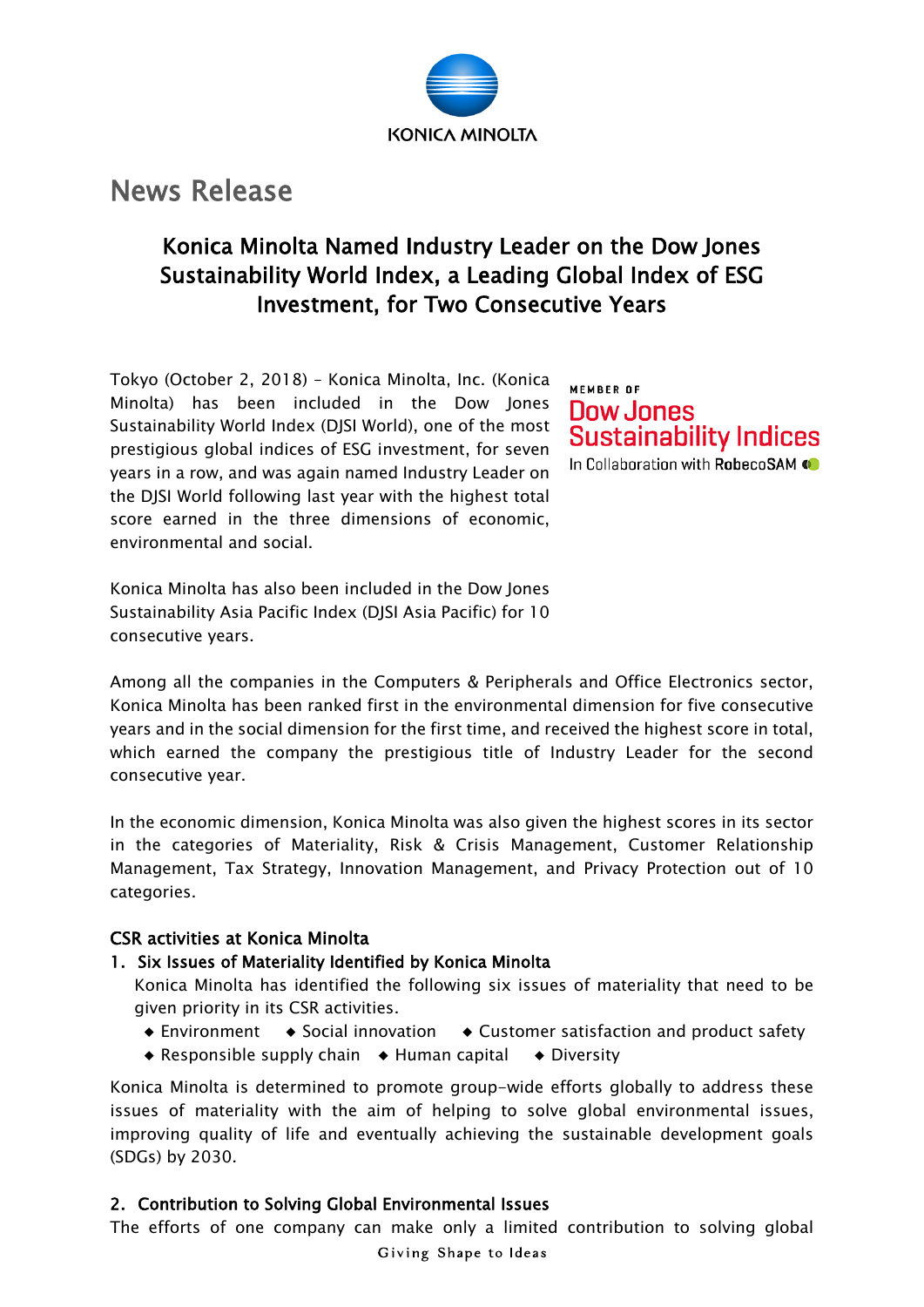environmental issues. Accordingly, Konica Minolta has been working together with its stakeholders, including business partners, customers and local communities, to reduce  $CO<sub>2</sub>$  emissions from external sources and achieve the Carbon Minus\* status by sharing its technologies and know-how.

#### \*Carbon Minus

Carbon Minus is Konica Minolta's commitment to achieving an 80% reduction of CO<sub>2</sub> emissions throughout the lifecycles of its products by 2050 from the level of fiscal 2005, and to reducing  $CO<sub>2</sub>$ emissions by more than the amount of CO<sub>2</sub> emissions from its business activities through cooperation with stakeholders. If Konica Minolta can reduce its CO<sub>2</sub> emissions by 80% by 2050, the remaining 20% will be approximately equal to 400,000 tons. By sharing Konica Minolta's technologies and know-how with stakeholders and reducing  $CO<sub>2</sub>$  emissions by 400,000 tons or more annually, the amount of  $CO<sub>2</sub>$ emissions resulting from Konica Minolta's activities society-wide will be negative.

## 3. Development of Business to Contribute to Solving Social Issues

Konica Minolta believes that innovating the workflows of office, healthcare and other industrial workers will help solve various social issues. Thus the company is shifting its focus to a solution business that can contribute to solving social issues, by actively combining the latest digital technologies such as IoT, AI and robotics with its proprietary core technologies.

Specifically, Konica Minolta hopes to better cater to the needs of the aging society for nursing care by offering services to reduce the workload of nursing care staff.

With the full-fledged entry into precision medicine in fiscal 2017, Konica Minolta also aims to contribute to reducing medical costs to society by supporting pharmaceutical companies in drug discovery and enhancing the effectiveness of diagnostic services for individual patients.

### ■About DISI World

The DJSI World is the first global index to track the financial performance of the leading sustainability-driven companies worldwide and is provided by RobecoSAM, the Switzerland-based sustainability investment company, and S&P Dow Jones Indices in the U.S. It assesses corporate sustainability from economic, environmental and social developments. The index is highly recognized among global institutional investors who take a close look at CSR management and sustainability. In the annual review of the world's 2,500 companies, 317 companies have been listed on the DJSI World and, within the list, 34 are Japanese companies including Konica Minolta.

### ■ Reference: Evaluation by External Parties

In addition to above, Konica Minolta is currently included in global ESG indexes and is ranked high in the CSR ratings, as shown below.

| Dow Jones Sustainability<br>Index (USA, Switzerland) | ESG index | World Index (DJSI World):                 |
|------------------------------------------------------|-----------|-------------------------------------------|
|                                                      |           | Included in the index consecutively since |
|                                                      |           | 2012                                      |
|                                                      |           | Asia Pacific Index (DJSI Asia Pacific):   |
|                                                      |           | Included in the index consecutively since |
|                                                      |           | 2009                                      |